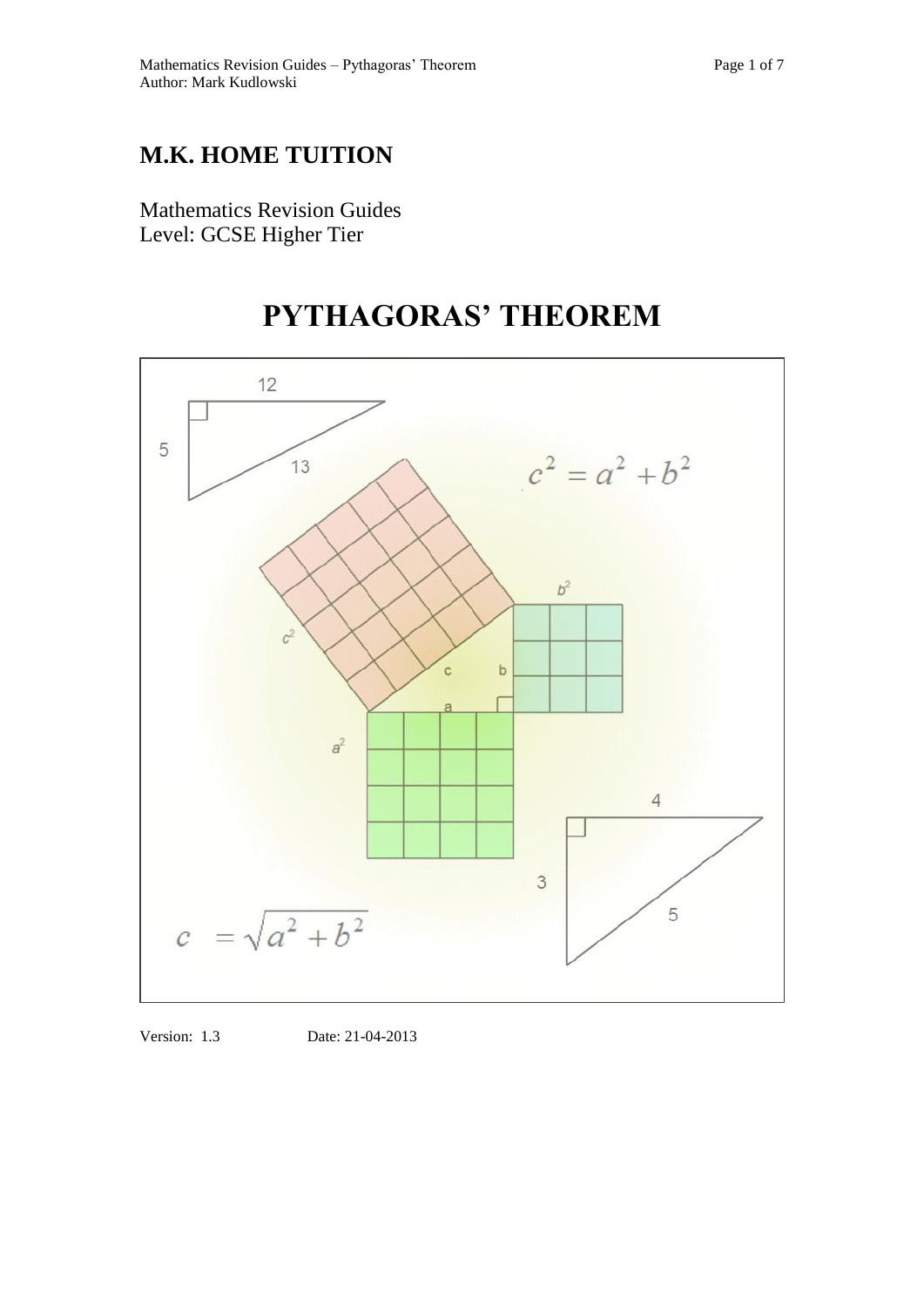## **PYTHAGORAS' THEOREM**.

Pythagoras' theorem states that for any right-angled triangle, **the square on the hypotenuse is equal to the sum of the squares of the other two sides.** 

The hypotenuse is the side opposite the right angle, and is always the longest side.



In the diagram above, it thus follows that  $c^2 = a^2 + b^2$ , or  $c = \sqrt{a^2 + b^2}$ , where *c* is the hypotenuse.

The above form is used when the hypotenuse is unknown, but it can be adapted to find an unknown side when the hypotenuse is known.

Then, 
$$
a^2 = c^2 - b^2
$$
 or  $a = \sqrt{c^2 - b^2}$  if *a* is unknown, and similarly  
\n
$$
b^2 = c^2 - a^2
$$
 or 
$$
b = \sqrt{c^2 - a^2}
$$
 if *b* is unknown.

If the hypotenuse is unknown, we **add** the squares of the two other sides and take the square root.

If a shorter side is unknown, we **subtract** the smaller of the squares of the other two sides from the larger one and take the square root.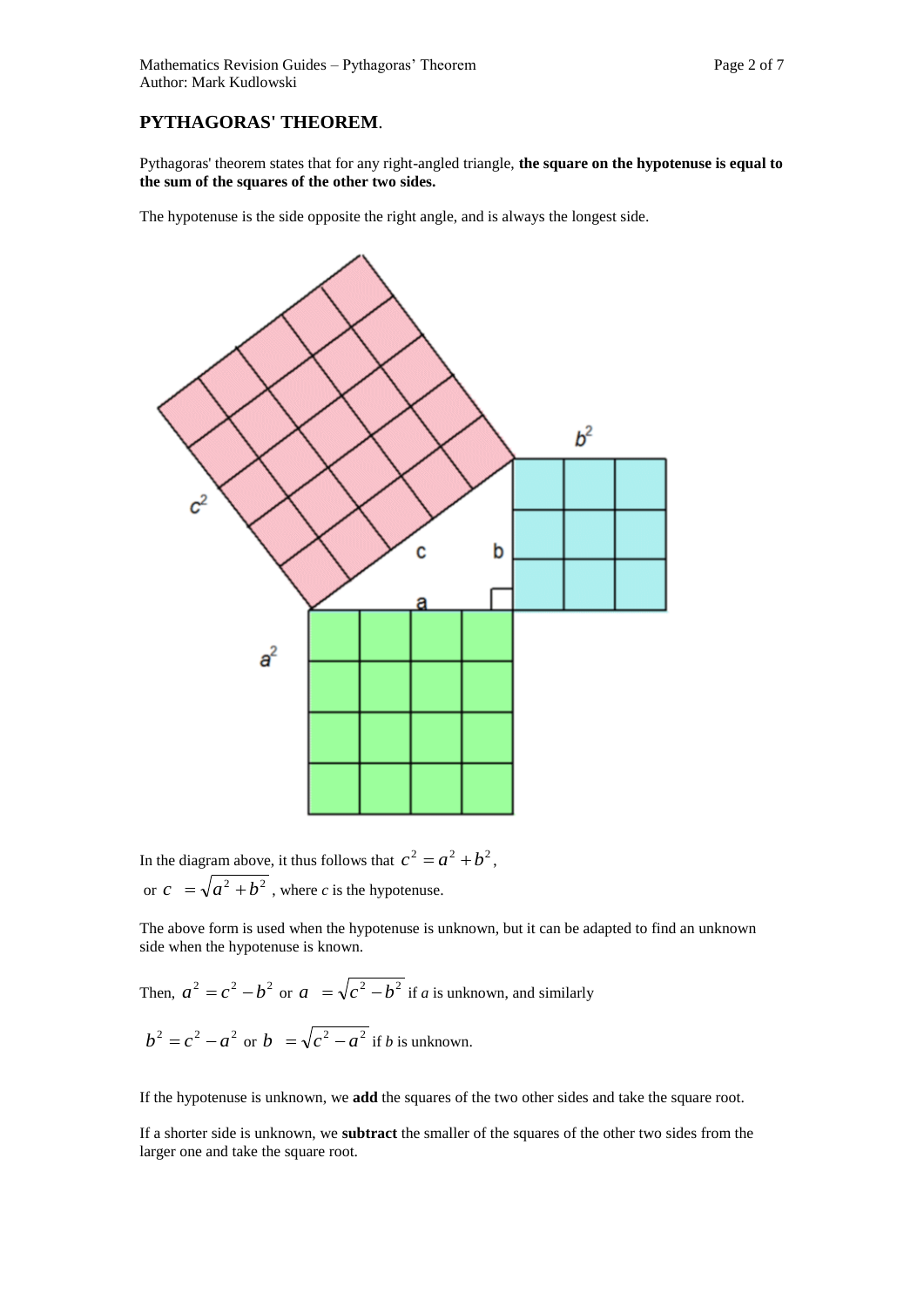



In triangle **A**, the hypotenuse is known, therefore the missing side has a length of

$$
\sqrt{15^2 - 12^2} = \sqrt{225 - 144} = \sqrt{81} = 9
$$
 units

In triangle **B**, the hypotenuse is unknown, therefore its length is

$$
\sqrt{15^2 + 8^2} = \sqrt{225 + 64} = \sqrt{289} = 17
$$
 units

In triangle **C**, the hypotenuse is again unknown, therefore its length is

$$
\sqrt{11^2 + 8^2} = \sqrt{121 + 64} = \sqrt{185} = 13.6
$$
 units, to 1 decimal place.

In triangle **D**, the hypotenuse is known, therefore the missing side has a length of

$$
\sqrt{16^2 - 9^2} = \sqrt{256 - 81} = \sqrt{175} = 13.2
$$
 units to 1 decimal place.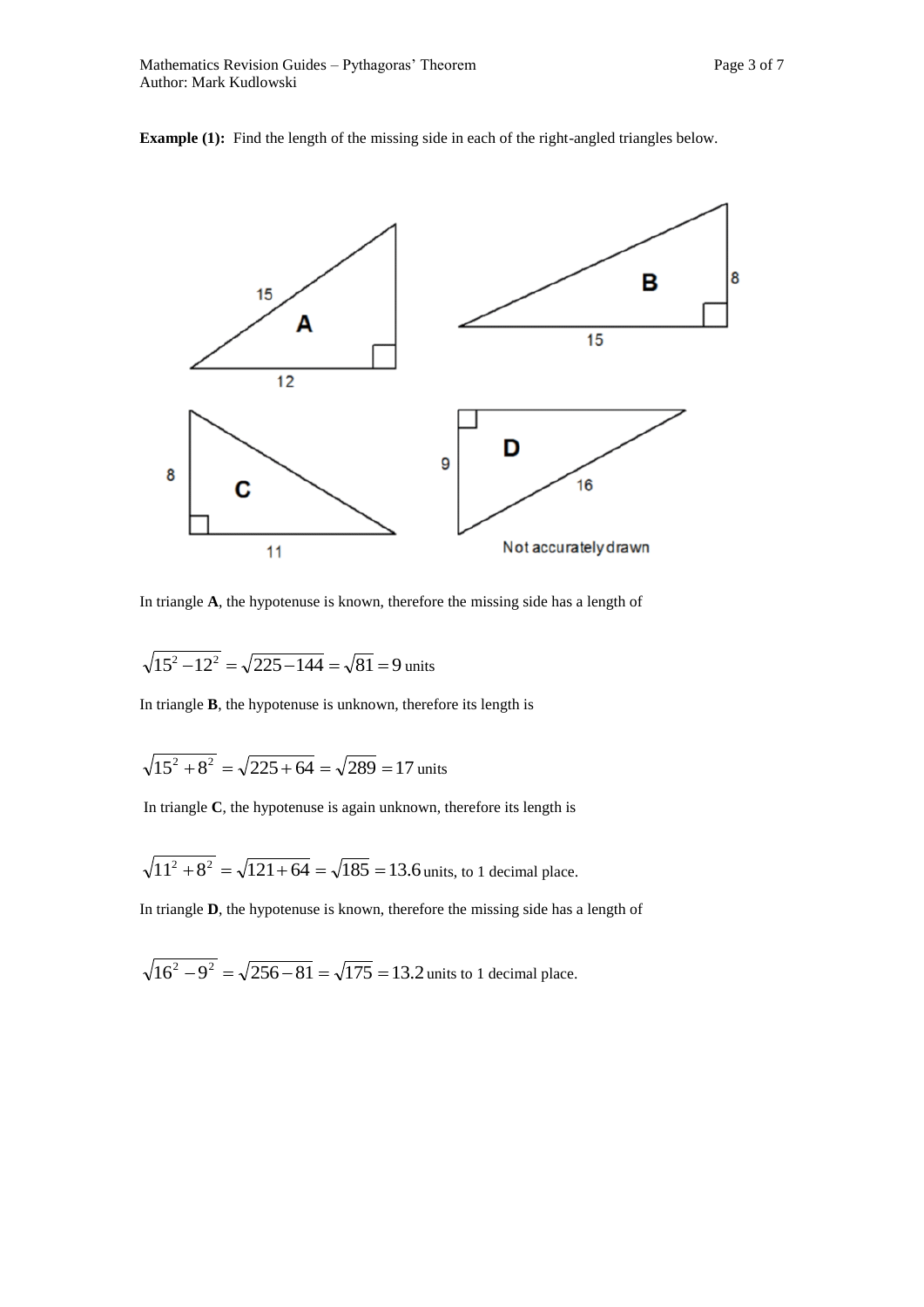### **Area of a right-angled triangle.**

The formula for the area of a triangle is given by

area =  $\frac{1}{2}$ (base  $\times$  height).

This is particularly simple when the triangle is right-angled; all that is needed are the lengths of the sides containing the right angle.

**Example (2):** Find the area of triangles **A** and **B** from the previous example.

We are only given one side containing the right angle to begin with.in the case of triangle **A**. After calculating the missing side as being 9 units long, we can work out the area as  $\frac{1}{2}$  (9  $\times$  12) or 54 square units.

The two sides containing the right angle are already given in triangle **B**. The area is therefore  $\frac{1}{2}$  (8  $\times$ 15) or 60 square units.

Sometimes it might be necessary to apply Pythagoras' theorem more than once.

**Example (3):** Find the length *AD* in the diagram shown on the right**.**

Here we have two right-angled triangles, *ABC* and *ACD.*

We therefore begin by finding side *AC*, which is the hypotenuse of triangle *ABC.*

 $(AC)^2 = (AB)^2 + (BC)^2$ , i.e.  $(AC)^2 = 2^2 + 3^2 = 13$ , so  $AC = \sqrt{13}$ .

We leave the length of *AC* in square-root form rather than by using an approximate value, because we will only need to square it again in the next part of the question.

Since side *AC* is also one of the shorter sides of triangle *ACD*, and *AD* is its hypotenuse,

 $(AD)^2 = (AC)^2 + (CD)^2$ , or  $(AD)^2 = 13 + 6^2 = 49$ , (remembering  $(\sqrt{13})^2$  is simply 13).

Hence  $AD = \sqrt{49} = 7$  cm.

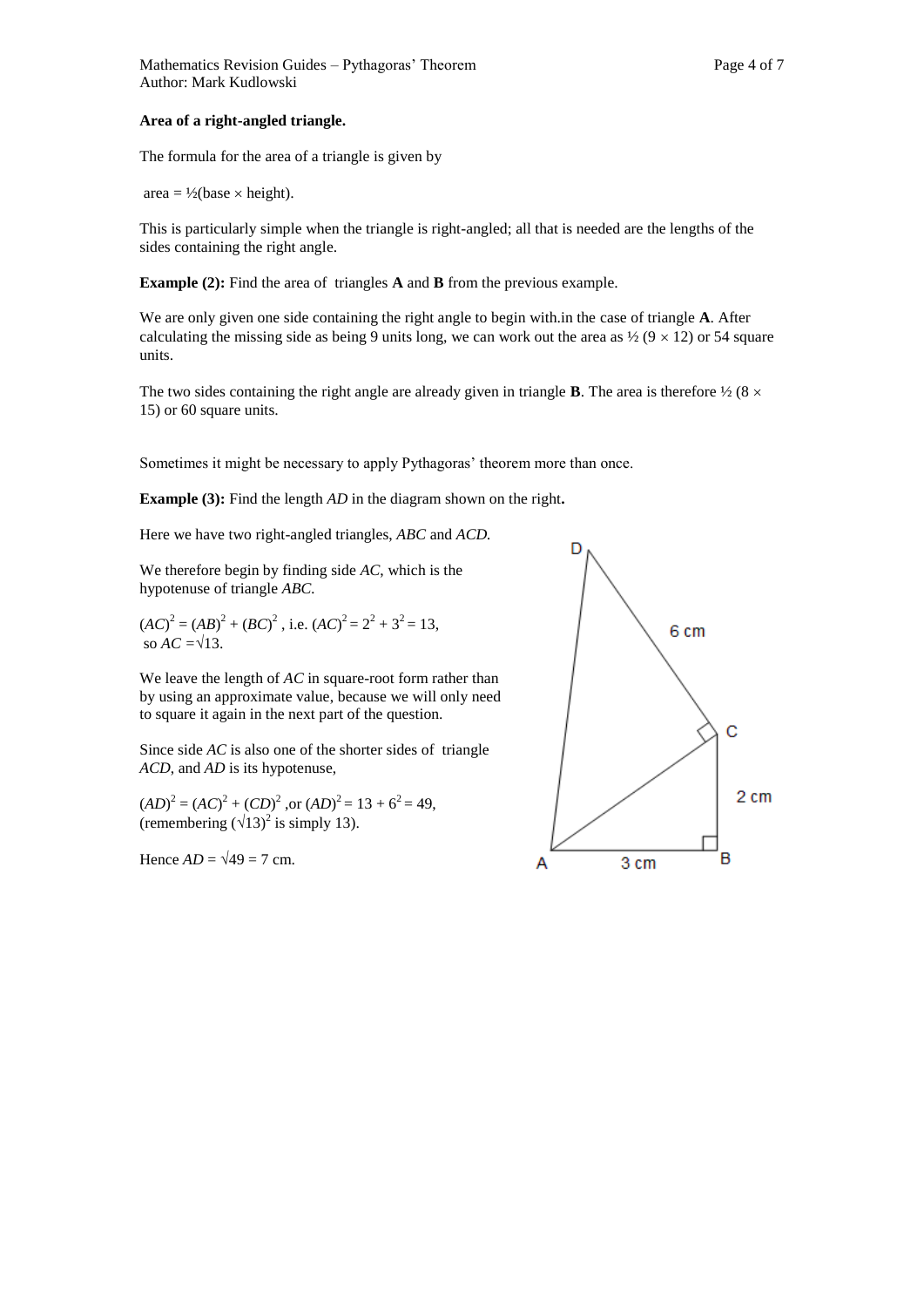### **Example (4): an important application to find the distance between two points.**

Find the length of the line joining the points (-3, -2) and (5, 4).

The line joining the two points can be visualised as the hypotenuse of a right-angled triangle whose other two sides run parallel with the axes and whose right angle is at the point (5, -2).



The lengths of the two sides are therefore:

8 units for the one parallel to the *x-*axis, obtained by subtracting the *x*-coordinate of the point (-3 ,-2) from that of  $(5, 4)$  - i.e.  $(5 - (-3)) = 8$ .

6 units for the one parallel to the *y-*axis, obtained by subtracting the *y*-coordinate of the point (-3 ,-2) from that of  $(5,4)$  - i.e.  $(4 - (-2)) = 6$ .

The length of the hypotenuse, and the original line in question, is therefore  $\sqrt{8^2 + 6^2} = \sqrt{100}$ units, or 10 units.

In general, the length of a line joining two points  $(x_1, y_1)$  and  $(x_2, y_2)$  on the plane is expressed as

$$
\sqrt{(x_2 - x_1)^2 + (y_2 - y_1)^2}
$$

In other words, we square the difference between the *x*'s, then square the difference between the *y*'s, add the two squares and finally find the square root of the result.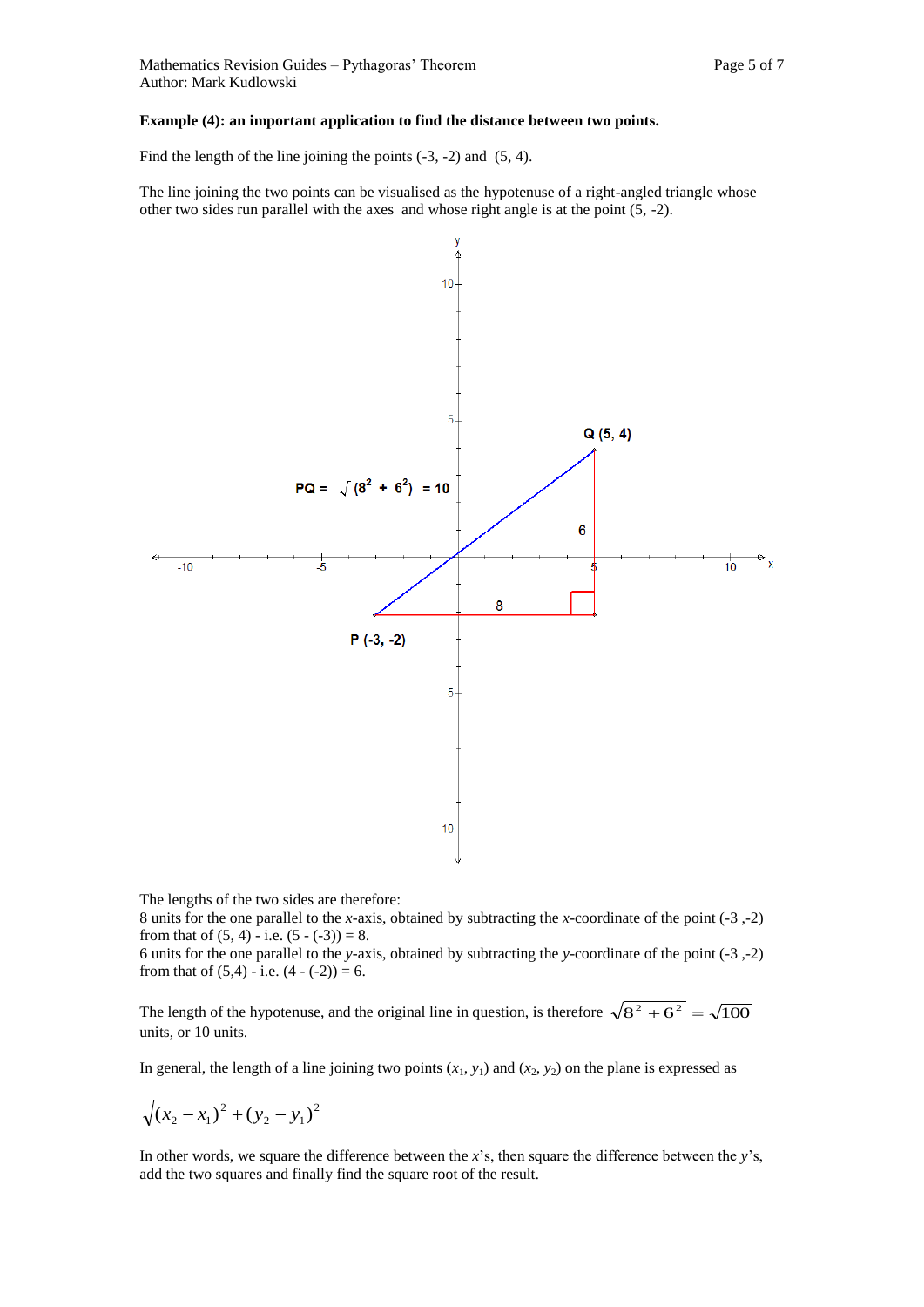**Example (5):** This example combines properties of circles with an application of Pythagoras.